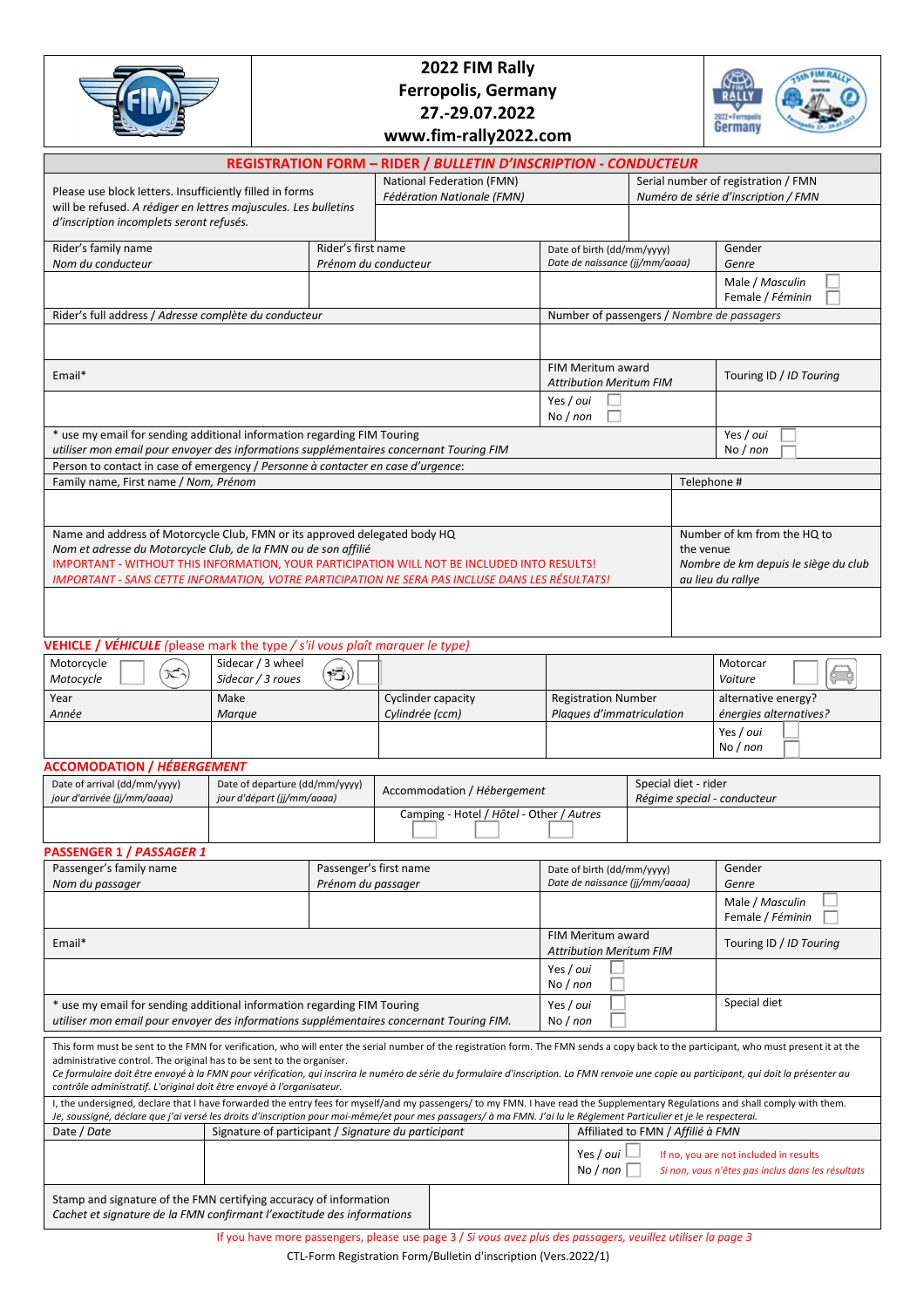|                                                                                                                                                                            |                                                                                        | 2022 FIM Rally<br><b>Ferropolis, Germany</b><br>27.-29.07.2022<br>www.fim-rally2022.com |                                                         |                                            |                                          |  |                               | 2022 · Ferropalis<br>Germany                                               |          |         |  |
|----------------------------------------------------------------------------------------------------------------------------------------------------------------------------|----------------------------------------------------------------------------------------|-----------------------------------------------------------------------------------------|---------------------------------------------------------|--------------------------------------------|------------------------------------------|--|-------------------------------|----------------------------------------------------------------------------|----------|---------|--|
|                                                                                                                                                                            | <b>ACCOMMODATION AND OPTIONAL EXCURSIONS / HERBERGEMENT ET EXCURSIONS FACULTATIVES</b> |                                                                                         |                                                         |                                            |                                          |  |                               |                                                                            |          |         |  |
| Please use block letters. Insufficiently filled in forms<br>will be refused.<br>A rédiger en lettres majuscules. Les bulletins d'inscription<br>incomplets seront refusés. |                                                                                        |                                                                                         | National Federation (FMN)<br>Fédération Nationale (FMN) |                                            |                                          |  |                               | Serial number of registration / FMN<br>Numéro de série d'inscription / FMN |          |         |  |
|                                                                                                                                                                            |                                                                                        |                                                                                         |                                                         |                                            |                                          |  |                               |                                                                            |          |         |  |
| Rider's family name<br>Nom du conducteur                                                                                                                                   |                                                                                        |                                                                                         |                                                         | Rider's first name<br>Prénom du conducteur |                                          |  |                               |                                                                            |          |         |  |
|                                                                                                                                                                            |                                                                                        |                                                                                         |                                                         |                                            |                                          |  |                               |                                                                            |          |         |  |
| <b>ACCOMODATION / HÉBERGEMENT</b>                                                                                                                                          |                                                                                        |                                                                                         |                                                         |                                            |                                          |  |                               |                                                                            |          |         |  |
| Date of arrival<br>Date of departure<br>Jour d'arrivée<br>Jour d'départ                                                                                                    |                                                                                        |                                                                                         |                                                         |                                            |                                          |  |                               |                                                                            |          |         |  |
| Number of rooms in each category is limited<br>Le nombre de chambres dans chaque catégorie est limité                                                                      |                                                                                        |                                                                                         | Euro                                                    |                                            | Number of persons<br>Nombre de personnes |  | <b>Nights</b><br><b>Nuits</b> |                                                                            | Total    |         |  |
| Camping 26.-30.07.2022                                                                                                                                                     |                                                                                        | Tent & Bike incl. breakfast<br>Tente & Moto avec petit déjeuner                         |                                                         | 28                                         |                                          |  |                               | x                                                                          | Ξ        | 0€      |  |
| Camping 24.-25.07. & 30.-<br>31.07.2022                                                                                                                                    |                                                                                        | Tent & Bike excl. breakfast<br>Tente & Moto sans petit déjeuner                         |                                                         |                                            |                                          |  |                               | x                                                                          | $=$      | $0 \in$ |  |
| Hotel A***                                                                                                                                                                 |                                                                                        | Single room / Chambre individuelle (4)                                                  |                                                         |                                            |                                          |  |                               | x                                                                          | $\equiv$ | $0 \in$ |  |
| 33 rooms - parking free                                                                                                                                                    |                                                                                        | Double room / Chambre double (18)                                                       |                                                         |                                            |                                          |  |                               | x                                                                          | $=$      | $0 \in$ |  |

 $(11)$   $x = 0$  **c**  $\infty$  129  $\infty$  **129**  $\infty$  **129**  $\infty$  **129**  $\infty$  **129**  $\infty$  **129**  $\infty$  **129**  $\infty$  **129**  $\infty$  **129**  $\infty$  **129 120 120 120 120 120 120 120 120 120 120 120 120 120 120**

Single room / *Chambre individuelle (2)* 64,50  $\times$   $\times$   $\cdot$ Double room / *Chambre double (18)* 138 x = €

Single room / *Chambre individuelle (10)* 67 x = € Double room / *Chambre double (15)* 96 x = €

 $\text{Single room } / \text{ Chamber } \text{indiv}$  *(a) Chambre individuelle (15)* **97**  $\vert$  **2008 Example 10 Example 10 Example 10 Example 10 Example 10 Example 10 Example 10 Example 10 Example 10 Example 10 Example 10 Example** 

Double room / *Chambre double (25)* 132  $\vert x \vert =$ 

Single room / *Chambre individuelle* 92 x = €

Double room / *Chambre double*  $\begin{vmatrix} 1 & 2 & 1 \\ 0 & 1 & 2 \end{vmatrix}$  x  $\begin{vmatrix} 1 & 2 & 3 \\ 0 & 1 & 1 \end{vmatrix}$  x  $\begin{vmatrix} 1 & 3 & 4 \\ 2 & 1 & 3 \end{vmatrix}$ 

Single room / *Chambre individuelle (5)* 83 x = € Double room / *Chambre double (15)* 111  $\vert$  **111**  $\vert$  **x**  $\vert$  =

Accomodation / Hébergement - TOTAL =

 $0 \in$  $0.00$  €  $0 \in$  $0 f$ 

> $0 \in$  $0 \in$  $0 \in$

 $0 \in$ 

 $0 \in$ 

 $0 \in$  $0 \in$ 

 $0.00 \in$ 

| Date / Date              |
|--------------------------|
| Signature of participant |
| Signature du participant |
|                          |

## *l'arrêt de bus* **OPTIONAL EXCURSIONS /** *EXCURSIONS OPTIONNELLE*

Double bed room / *Chambre double lit* 

Place of the tour / *lieu de la tournèe*

*33 chambres stationnement gratuit*

21 rooms - public parking *21 chambres* - *parking public*

25 rooms - parking €3.-/night *25 chambres* - *parking €3.-*

40 rooms - parking €10.-/night *40 chambres* - *parking €10.-*

120 rooms - parking €12.-

20 rooms - parking free *20 chambres stationnement gratuit* 

*120 chambres* - *parking €12.-*

Hotel B\*\*\*

Hotel C \*\*\*

Hotel D \*\*\*\*

Hotel E \*\*\*

Hotel F \*\*\*

*/nuit*

*/nuit*

/night

*/nuit*

Optional excursions will be announced by the end of June 2022 and can then be booked directly on the organiser's homepage *Les excursions optionnelles seront annoncées d'ici fin juin 2022 et pourront ensuite être réservées directement sur la page d'accueil de l'organisateur*

This form must be sent to the FMN for verification, who will enter the serial number of the registration form. The FMN sends a copy back to the participant, who must present it at the administrative control. The original has to be sent to the organiser.

All offered hotels are located in the historic city center of Lutherstadt-Wittenberg. Rooms will be allocated after registration has been received. In the event of overbooking, this cannot be guaranteed. Shuttle service included, max 500 m walk to busstop *Tous les hôtels proposés sont situés dans le centre-ville historique de Lutherstadt-Wittenberg. Les chambres seront attribuées après réception de l'inscription. En cas de surréservation, cela ne peut être garanti. Service de navette inclus, max 500 m à pied de* 

*Ce formulaire doit être envoyé à la FMN pour vérification, qui inscrira le numéro de série du formulaire d'inscription. La FMN renvoie une copie au participant, qui doit la présenter au contrôle administratif. L'original doit être envoyé à l'organisateur.*

Date / *Date*